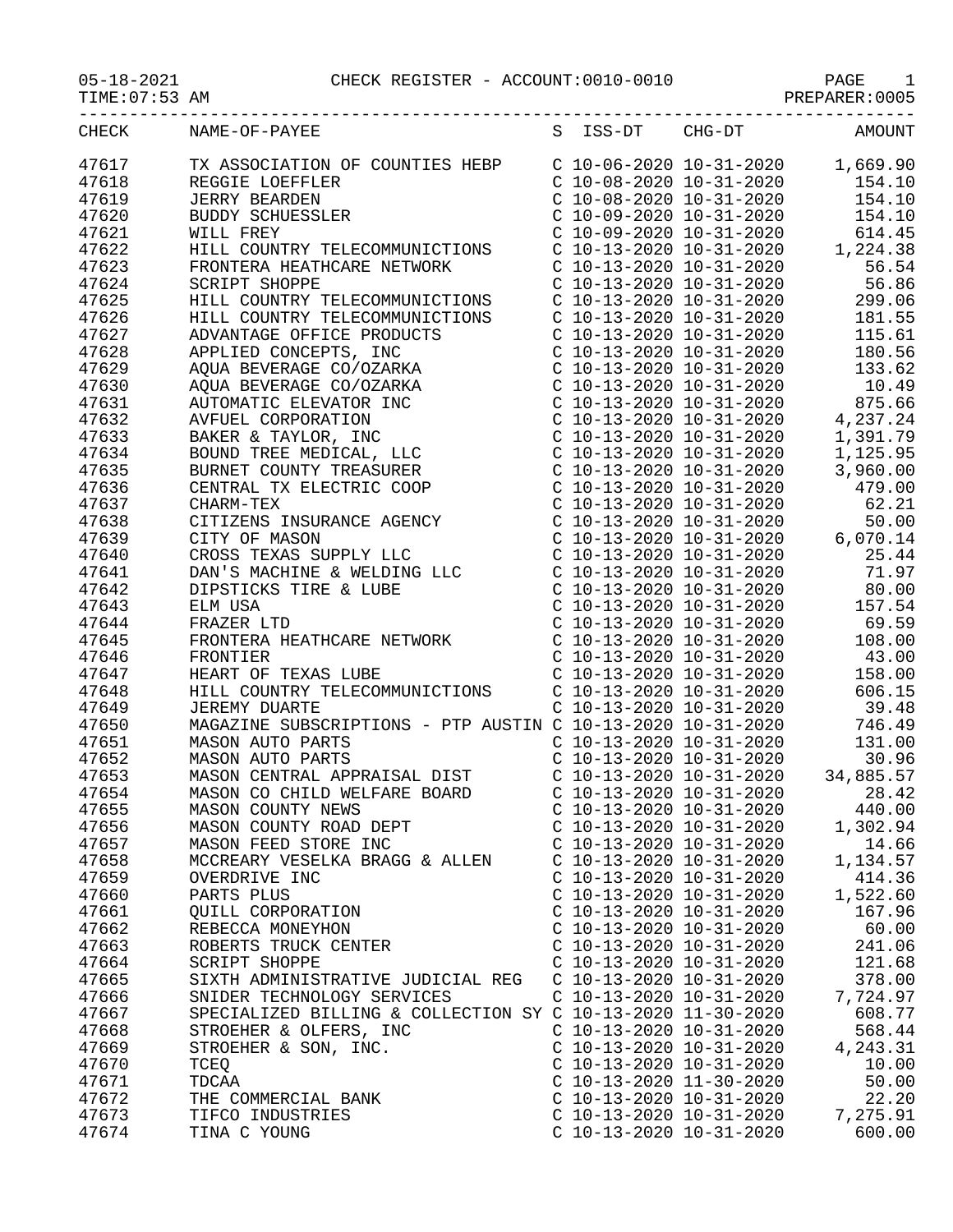05-18-2021 CHECK REGISTER - ACCOUNT:0010-0010 PAGE 2

| CHECK | NAME-OF-PAYEE<br>$\begin{tabular}{l c c c c} \multicolumn{1}{c}{\textbf{NAME-OF-PAYEE}} & \multicolumn{1}{c}{3} & \multicolumn{1}{c}{155-D1} & \multicolumn{1}{c}{164-D1} & \multicolumn{1}{c}{AMOUNT} \\ \multicolumn{1}{c}{\textbf{WIST CENTT} & \multicolumn{1}{c}{\textbf{NICSE}} & \multicolumn{1}{c}{\textbf{C}} & \multicolumn{1}{c}{\textbf{C}} & \multicolumn{1}{c}{\textbf{C}} & \multicolumn{1}{c}{\textbf{C}} & \multicolumn{1}{c}{\textbf{C}} & \multic$ |                           |                           | S ISS-DT CHG-DT AMOUNT             |
|-------|-----------------------------------------------------------------------------------------------------------------------------------------------------------------------------------------------------------------------------------------------------------------------------------------------------------------------------------------------------------------------------------------------------------------------------------------------------------------------|---------------------------|---------------------------|------------------------------------|
| 47675 |                                                                                                                                                                                                                                                                                                                                                                                                                                                                       |                           |                           |                                    |
| 47676 |                                                                                                                                                                                                                                                                                                                                                                                                                                                                       |                           |                           |                                    |
| 47677 |                                                                                                                                                                                                                                                                                                                                                                                                                                                                       |                           |                           |                                    |
| 47678 |                                                                                                                                                                                                                                                                                                                                                                                                                                                                       |                           |                           |                                    |
|       |                                                                                                                                                                                                                                                                                                                                                                                                                                                                       |                           |                           |                                    |
| 47679 |                                                                                                                                                                                                                                                                                                                                                                                                                                                                       |                           |                           |                                    |
| 47680 |                                                                                                                                                                                                                                                                                                                                                                                                                                                                       |                           |                           |                                    |
| 47681 |                                                                                                                                                                                                                                                                                                                                                                                                                                                                       |                           |                           |                                    |
| 47682 |                                                                                                                                                                                                                                                                                                                                                                                                                                                                       |                           |                           |                                    |
| 47683 |                                                                                                                                                                                                                                                                                                                                                                                                                                                                       |                           |                           |                                    |
| 47684 |                                                                                                                                                                                                                                                                                                                                                                                                                                                                       |                           |                           |                                    |
| 47685 |                                                                                                                                                                                                                                                                                                                                                                                                                                                                       |                           |                           |                                    |
| 47686 |                                                                                                                                                                                                                                                                                                                                                                                                                                                                       |                           |                           |                                    |
| 47687 |                                                                                                                                                                                                                                                                                                                                                                                                                                                                       |                           |                           |                                    |
| 47688 |                                                                                                                                                                                                                                                                                                                                                                                                                                                                       |                           |                           |                                    |
| 47689 |                                                                                                                                                                                                                                                                                                                                                                                                                                                                       |                           |                           |                                    |
| 47690 |                                                                                                                                                                                                                                                                                                                                                                                                                                                                       |                           |                           |                                    |
| 47691 |                                                                                                                                                                                                                                                                                                                                                                                                                                                                       |                           |                           |                                    |
| 47692 |                                                                                                                                                                                                                                                                                                                                                                                                                                                                       |                           |                           |                                    |
| 47693 |                                                                                                                                                                                                                                                                                                                                                                                                                                                                       |                           |                           |                                    |
| 47694 |                                                                                                                                                                                                                                                                                                                                                                                                                                                                       |                           |                           |                                    |
| 47695 |                                                                                                                                                                                                                                                                                                                                                                                                                                                                       |                           |                           |                                    |
| 47696 |                                                                                                                                                                                                                                                                                                                                                                                                                                                                       |                           |                           |                                    |
| 47697 |                                                                                                                                                                                                                                                                                                                                                                                                                                                                       |                           |                           |                                    |
| 47698 | $\begin{tabular}{l c c c c} \textbf{ENCORE INDUSTRIAL PRODUTS} & $\texttt{C 10-26-2020 11-30-2020}$ & 432.00\\ \textbf{FAROMICS} & $\texttt{C 10-26-2020 11-30-2020}$ & 115.500\\ \textbf{FRAZER LTD} & $\texttt{C 10-26-2020 11-30-2020}$ & 95.00\\ \textbf{FRAZER LTD} & $\texttt{I 10-26-2020 11-30-2020}$ & 95.32\\ \textbf{FRO$                                                                                                                                  |                           |                           |                                    |
| 47699 |                                                                                                                                                                                                                                                                                                                                                                                                                                                                       |                           |                           |                                    |
| 47700 |                                                                                                                                                                                                                                                                                                                                                                                                                                                                       |                           |                           |                                    |
| 47701 |                                                                                                                                                                                                                                                                                                                                                                                                                                                                       |                           |                           |                                    |
| 47702 |                                                                                                                                                                                                                                                                                                                                                                                                                                                                       |                           |                           |                                    |
| 47703 |                                                                                                                                                                                                                                                                                                                                                                                                                                                                       |                           |                           |                                    |
| 47704 |                                                                                                                                                                                                                                                                                                                                                                                                                                                                       |                           |                           |                                    |
|       |                                                                                                                                                                                                                                                                                                                                                                                                                                                                       |                           |                           |                                    |
| 47705 |                                                                                                                                                                                                                                                                                                                                                                                                                                                                       |                           |                           |                                    |
| 47706 |                                                                                                                                                                                                                                                                                                                                                                                                                                                                       |                           |                           |                                    |
| 47707 |                                                                                                                                                                                                                                                                                                                                                                                                                                                                       |                           |                           |                                    |
| 47708 |                                                                                                                                                                                                                                                                                                                                                                                                                                                                       |                           |                           |                                    |
| 47709 |                                                                                                                                                                                                                                                                                                                                                                                                                                                                       |                           |                           |                                    |
| 47710 |                                                                                                                                                                                                                                                                                                                                                                                                                                                                       |                           |                           |                                    |
| 47711 |                                                                                                                                                                                                                                                                                                                                                                                                                                                                       |                           |                           |                                    |
| 47712 | <b>MASON COUNTY</b>                                                                                                                                                                                                                                                                                                                                                                                                                                                   |                           |                           | $C$ 10-26-2020 10-31-2020 2,984.96 |
| 47713 | MASSEY BALENTINE P.C.                                                                                                                                                                                                                                                                                                                                                                                                                                                 |                           | $C$ 10-26-2020 11-30-2020 | 112.00                             |
| 47714 | MICAH WALKER                                                                                                                                                                                                                                                                                                                                                                                                                                                          | $C$ 10-26-2020 11-30-2020 |                           | 1,235.00                           |
| 47715 | MOORE GANSKE MURR, PLLC                                                                                                                                                                                                                                                                                                                                                                                                                                               | $C$ 10-26-2020 11-30-2020 |                           | 1,190.00                           |
| 47716 | NACHO'S MEXICAN AMERICAN REST                                                                                                                                                                                                                                                                                                                                                                                                                                         | $C$ 10-26-2020 10-31-2020 |                           | 3,780.00                           |
| 47717 | OMNIBASE SERVICES OF TEXAS                                                                                                                                                                                                                                                                                                                                                                                                                                            | $C$ 10-26-2020 11-30-2020 |                           | 276.00                             |
| 47718 | OVERDRIVE INC                                                                                                                                                                                                                                                                                                                                                                                                                                                         | $C$ 10-26-2020 11-30-2020 |                           | 59.99                              |
| 47719 | PARTS PLUS                                                                                                                                                                                                                                                                                                                                                                                                                                                            | $C$ 10-26-2020 11-30-2020 |                           | 3,591.14                           |
| 47720 | OUILL CORPORATION                                                                                                                                                                                                                                                                                                                                                                                                                                                     | $C$ 10-26-2020 11-30-2020 |                           | 199.54                             |
| 47721 | SNIDER TECHNOLOGY SERVICES                                                                                                                                                                                                                                                                                                                                                                                                                                            | $C$ 10-26-2020 11-30-2020 |                           | 285.89                             |
| 47722 | STATE COMPTROLLER                                                                                                                                                                                                                                                                                                                                                                                                                                                     | $C$ 10-26-2020 10-31-2020 |                           | 21,668.90                          |
| 47723 | TAYLOR'S MINI MALL                                                                                                                                                                                                                                                                                                                                                                                                                                                    | $C$ 10-26-2020 11-30-2020 |                           | 625.00                             |
| 47724 | TEXAS COMMUNICATIONS                                                                                                                                                                                                                                                                                                                                                                                                                                                  | $C$ 10-26-2020 11-30-2020 |                           | 145.92                             |
| 47725 | TIFCO INDUSTRIES                                                                                                                                                                                                                                                                                                                                                                                                                                                      | $C$ 10-26-2020 11-30-2020 |                           | 145.80                             |
| 47726 | USOXO                                                                                                                                                                                                                                                                                                                                                                                                                                                                 | $C$ 10-26-2020 11-30-2020 |                           | 324.65                             |
| 47727 | WEBER CHEVRON                                                                                                                                                                                                                                                                                                                                                                                                                                                         | $C$ 10-26-2020 11-30-2020 |                           | 101.00                             |
| 47728 | WEST CENTRAL WIRELESS                                                                                                                                                                                                                                                                                                                                                                                                                                                 | $C$ 10-26-2020 11-30-2020 |                           | 395.53                             |
| 47729 | XEROX CORPORATION                                                                                                                                                                                                                                                                                                                                                                                                                                                     | $C$ 10-26-2020 11-30-2020 |                           | 470.05                             |
| 47730 | ZESCH & PICKETT                                                                                                                                                                                                                                                                                                                                                                                                                                                       | $C$ 10-26-2020 11-30-2020 |                           | 100.00                             |
| 47731 | PAYROLL CLEARING ACCOUNT                                                                                                                                                                                                                                                                                                                                                                                                                                              | $C$ 10-28-2020 10-31-2020 |                           | 129,964.77                         |
|       |                                                                                                                                                                                                                                                                                                                                                                                                                                                                       |                           |                           |                                    |